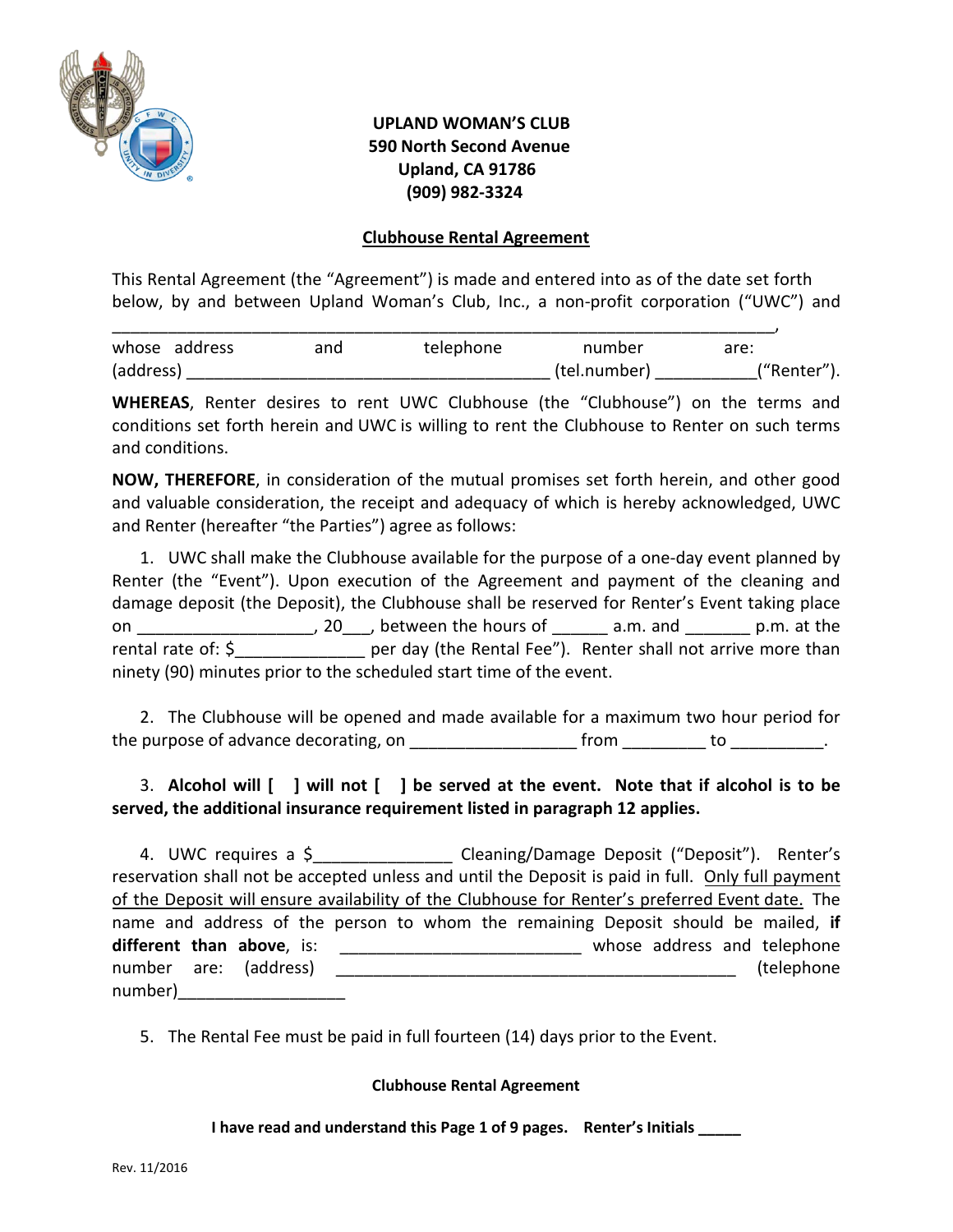6. The Deposit and Rental Fee must be remitted by either cashier's check or money order, payable to "UPLAND WOMAN'S CLUB," by the due dates set forth above. RESERVATION FOR THE DATE(S) FOR EVENT WILL NOT BE HONORED UNLESS AND UNTIL DEPOSIT IS RECEIVED.

7. Deposit may be refunded in the event of a cancellation only if: (1) The request for cancellation is received no fewer than forty (40) days prior to the Event; and (2) the Clubhouse can be re-rented to another party for the date of the cancellation.

8. \$200.00 will be billed for each hour beyond the Event's scheduled end time, billed in one hour increments. Please note that additional hours may be added only up to a maximum of 10:00 p.m., at which time the Clubhouse must be closed and secured due to location in residential neighborhood.

9. UWC does not assume responsibility for personal injury or loss or damage to personal property.

10. Renter, including Renter's heirs, agents, executors, and administrators, hereby waives, releases, discharges, and holds harmless UWC and all of its departments from any and all right, claim, liability for damages for any loss or injury suffered as a result of attending or participating in the Event. Renter also agrees to defend, indemnify, and hold UWC harmless against all claims, demands, and causes of action, including court costs and attorney's fees, directly or indirectly arising from any connection to or with the Event.

11. Rental Fee includes the use of the entire inside of the Clubhouse, kitchen, restrooms, and the outside porch areas.

- a. Rental Fee includes the use of the refrigerator, freezer, warming cart, and coffee urn(s), **but food shall not be prepared on the premises**.
- b. Renter must supply any necessary dishes, silverware, table cloths, napkins, dish towels, paper towels, trash bags, cleaning supplies, paper towels, dishes, or silverware. A mop is provided for Renter's use.
- c. No events may take place or are allowed to be set up on the lawn area.
- d. No cooking is allowed on the porch area. Catering Companies are not allowed to cook on the lawn area.
- e. All Catering products must be self-contained
- f. The use of propane heaters inside or outside the building is prohibited.
- g. For health and food safety reasons, there is to be absolutely no preparation of floral arrangements in the kitchen or pantry areas.
- h. All festivities including amplified music must conclude **no later than 10:00 pm.**
- **i. The maximum capacity of the Clubhouse is 160 persons, including vendors.**
- j. Due to local fire and safety codes, the above rules are strictly enforced and are subject to change.

## **Clubhouse Rental Agreement**

**I have read and understand this Page 2 of 9 pages. Renter's Initials \_\_\_\_\_**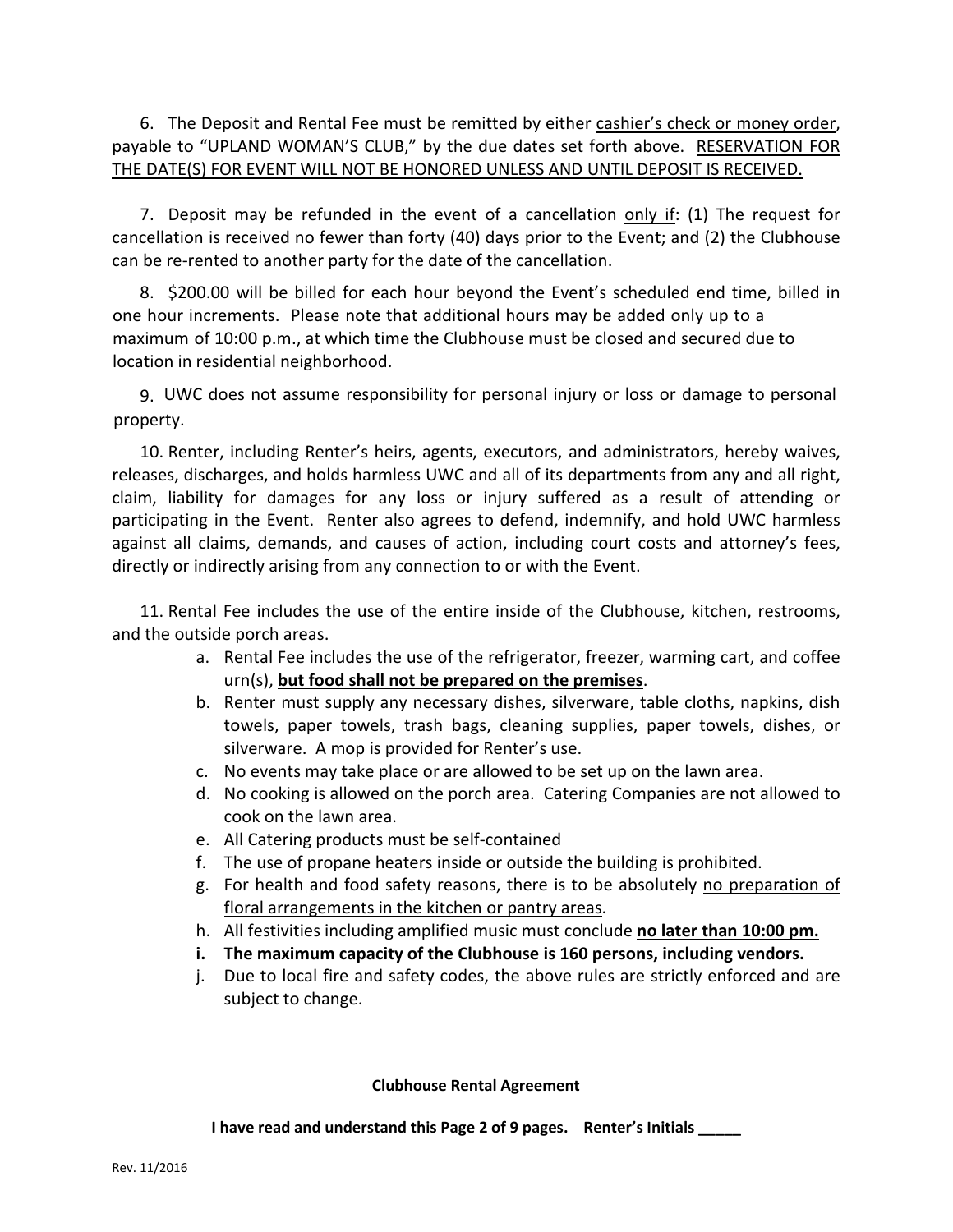12. Renter shall obtain a Commercial General Liability Policy ("CGL"), **including a liquor liability endorsement if liquor is to be served**, in the amount of ONE MILLION DOLLARS (\$1,000,000) and naming the Upland Woman's Club, 590 North Second Avenue, Upland, CA 91786 as an additional insured. Event day insurance may be available through [www.wedsafe.com,](http://www.wedsafe.com/) [www.csicoverage.com,](http://www.csicoverage.com/) or the insurance broker or agent of Renter's choice. **The CGL policy must be received by UWC no later than 14 days prior to the event along with any remaining Rental Fee balance, or Event may be cancelled at UWC's sole discretion.** A general liability certificate can usually be obtained from your insurance carrier or an online broker. Upland Woman's Club is not responsible for injuries, damages, or losses that might occur during the event, set-up, or clean-up. Children are the responsibility of their parents or guardians.

13. **Alcohol may not be served in the Clubhouse unless Renter has obtained a CGL policy that includes a liquor liability endorsement naming UWC as an additional insured.** Beer, wine, and champagne may be served to guests free, *but it shall not be sold under any circumstances*. Alcohol vendors/servers shall not drink during the Event and may not serve any guest to excess or to any guest that is younger than twenty-one (21) years of age**.** Alcohol service must cease no later than either 9:00 p.m., or one hour prior to the scheduled end of the Event, whichever comes first, and any unfinished drinks must be collected and discarded no later than 9:30 PM or thirty (30) minutes prior to the scheduled end of the Event, whichever is earlier. To ensure the safety of the guests, UWC reserves the right to monitor the event and shut down the bar and/or the Event if any guest is excessively intoxicated or in the case of any alcohol related disturbance.

14. All Vendors working the Event UWC shall carry and maintain in full force and effect while working at UWC worker's compensation insurance, a minimum ONE MILLION DOLLAR (\$1,000,000) general liability insurance and policy endorsement **naming UWC as an additional insured** showing the required insurance is in place. Notwithstanding the requirement for such insurance, the vendor shall be required to also hold harmless, indemnify, and defend UWC, to the maximum extent allowed by law, from any and all liability arising from Vendors' use of UWC, including the payment of UWC's reasonable attorney's fees and costs incurred in defense of any actual or alleged liability.

15. Absolutely no food or drink is permitted on the carpeted area, including but not limited to any wedding cake table.

16. No pets of any kind (with the exception of bona fide ADA service dogs) are allowed inside or upon the grounds of the UWC Clubhouse.

17. Decorations must be in good taste. The cost of repairs to any damage caused by the violation of this Agreement will be deducted from Renter's Deposit.

#### **Clubhouse Rental Agreement**

**I have read and understand this Page 3 of 9 pages. Renter's Initials \_\_\_\_\_**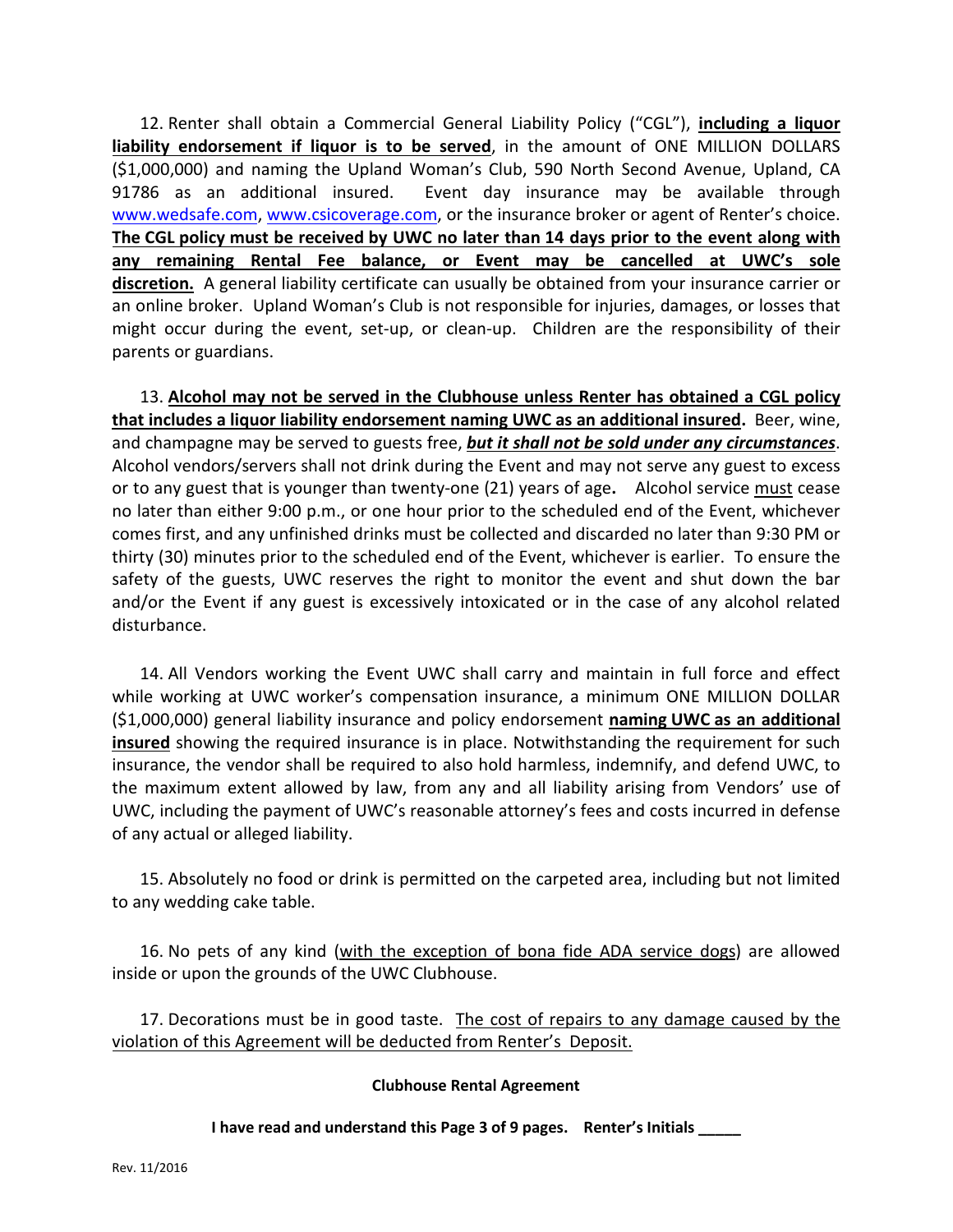- a. Nails, tacks, staples, adhesive tape, or scotch tape are NOT to be used on woodwork or walls. Decorations are not to be hung on draperies or from chandeliers. Wire, floral wire, and non-stick tape are allowed. No tape of any kind is allowed on any wood surface including floors.
- b. Absolutely no candles or other open flames are permitted at any time within the Clubhouse.
- c. Battery operated tea lights are permitted for use in the Clubhouse.
- d. No rice, confetti, birdseed, potpourri, glitter or any substance of that nature may be used inside or outside the Clubhouse.
- e. Bubble machines are permitted outside only.
- f. Rose petals may be used for decorating purposes on tables only, and must be cleaned up entirely at the end of the event.
- g. Rose or any flower petals shall not be used on the floor even if a floor runner is used.
- h. All decorations must be removed before closing the Clubhouse following the Event.

18. NO FURNITURE IS TO BE MOVED AND NO EXTRA CHAIRS OR TABLES MAY BE BROUGHT IN. ABSOLUTELY NO SERVING OR GUEST TABLES ARE TO BE PLACED ON THE STAGE.

19. Activities are to end no later than the scheduled end time of the Event or 10:00 p.m., whichever is earlier. The building must be vacated no later than thirty (30) minutes following the scheduled end time of the event or 10:30 p.m., whichever is earlier.

20. A charge of \$25.00 will be added if anything is left behind and a UWC representative must open the Clubhouse for retrieval of forgotten items.

21. Deposit will be refunded only if the Clubhouse and grounds are left in a clean and orderly state. The building and grounds will be inspected**. See attached Cleanup Requirements attached hereto as Exhibit A and incorporated by reference**. The Cleanup Requirements are also posted in the kitchen. The Deposit will be refunded by mail, minus the cost for any cleaning and/or repair of damage to the Clubhouse or grounds, or any other permitted deduction.

22. No keys are available. A UWC representative will open the facility and you will be instructed on how to turn off the heater/air conditioner, lights, and how to close and secure the doors. A Club representative may be able to assist you, but Renter is responsible to see that this is done.

**Clubhouse Rental Agreement** 23. Renter is solely responsible for the behavior and damage caused by any guest, and shall not allow children or guests to cause excessive noise, or run in the streets or upon the yards of neighboring homes. Renter shall at all times respect the fact that UWC is located in a

#### **I have read and understand this Page 4 of 9 pages. Renter's Initials \_\_\_\_\_**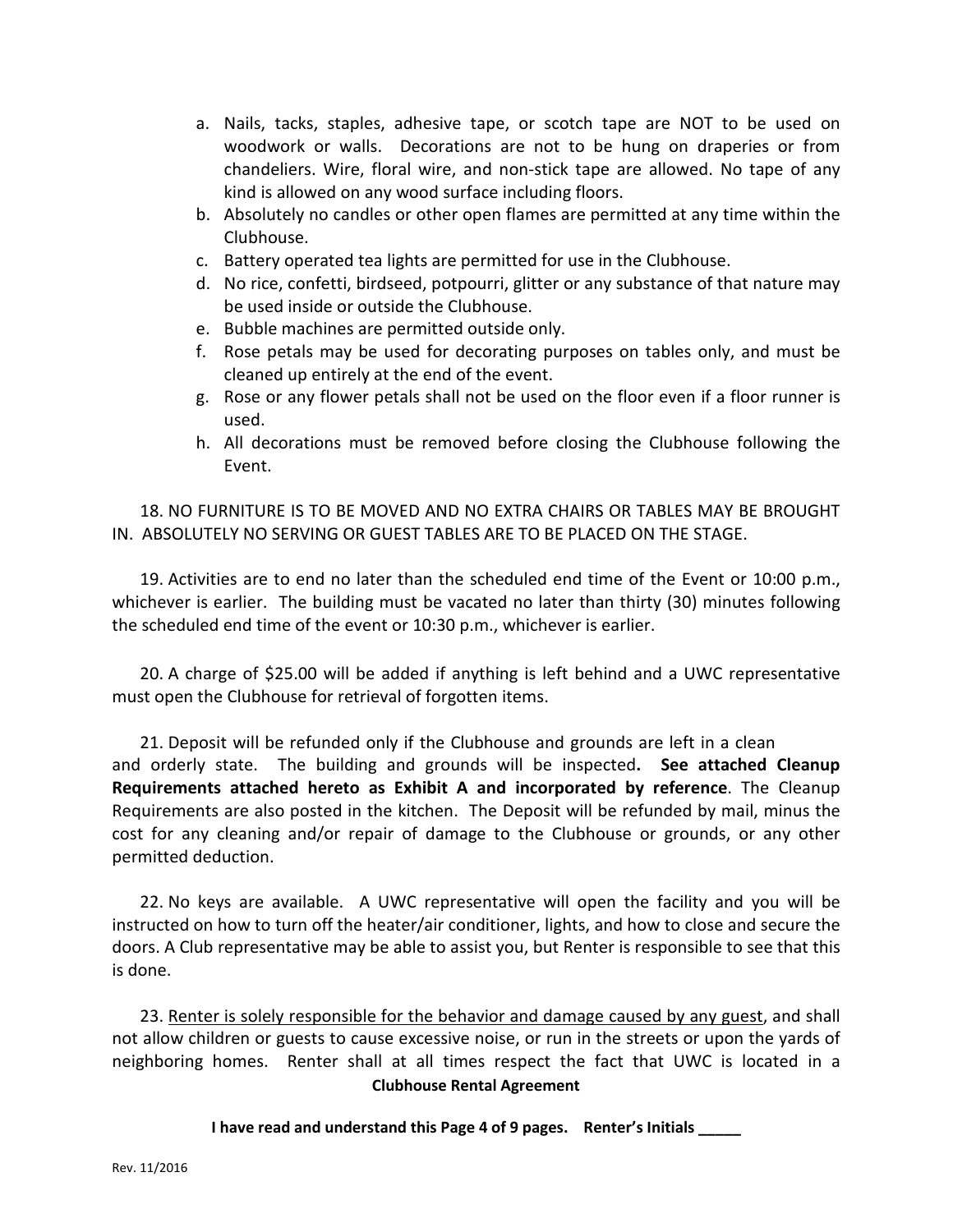residential area, and respect the property, safety, and noise concerns of our neighbors. Children are not to be left to play unsupervised in the patio area. Amplified music must be maintained at a reasonable volume and is only allowed inside the building. UWC reserves the right to monitor the event and order that the sound provided by Band or DJ be lowered if deemed too loud. By ordinance all music must stop by 10:00 pm.

24. Smoking is permitted outside only and Renter is responsible for ensuring that all cigarette/cigar butts are picked up and properly disposed of.

25. Marijuana is not to be consumed on club premises, including "medical marijuana."

26. Guests shall at no time block the streets around the Clubhouse for any reason. Please instruct your gusts regarding parking regulations. THERE IS NO STREET PARKING AND NO PARKING IN THE MASONIC TEMPLE PRIVATE LOT. Renter and Renter's guests assume all responsibility for parking, and anyone parking in a restricted area does so at their own risk and will be solely responsible for any parking tickets or towing fees. A public parking lot is available on Arrow Blvd, between Second and Third Avenue.

27. UWC reserves the right to terminate the Event in the event of a serious breach of this Agreement.

28. It is understood and agreed that should Renter or Renter's guests fail to adhere to the terms of this Agreement, UWC may, at its sole discretion, terminate the Agreement and require the renting parties to immediately vacate the building, and Renter shall forfeit all monies.

29. This Agreement, and any dispute arising from the relationship between the parties to this Agreement, shall be governed by California law.

30. In any action or other proceeding to enforce the terms of this Agreement, each party will bear its own attorney's fees and costs of suit.

31. Modification of Agreement. This Agreement may be supplemented, amended, or modified only by the mutual agreement of the parties. No supplement, amendment, or modification of this Agreement shall be binding unless it is in writing and signed by all parties.

32. Entire Agreement. This Agreement and all other agreements, exhibits, and schedules referred to in this Agreement constitute(s) the final, complete, and exclusive statement of the terms of the agreement between the parties pertaining to the subject matter of this Agreement and supersede all prior and contemporaneous understandings or agreements of the parties.

#### **Clubhouse Rental Agreement**

**I have read and understand this Page 5 of 9 pages. Renter's Initials \_\_\_\_\_**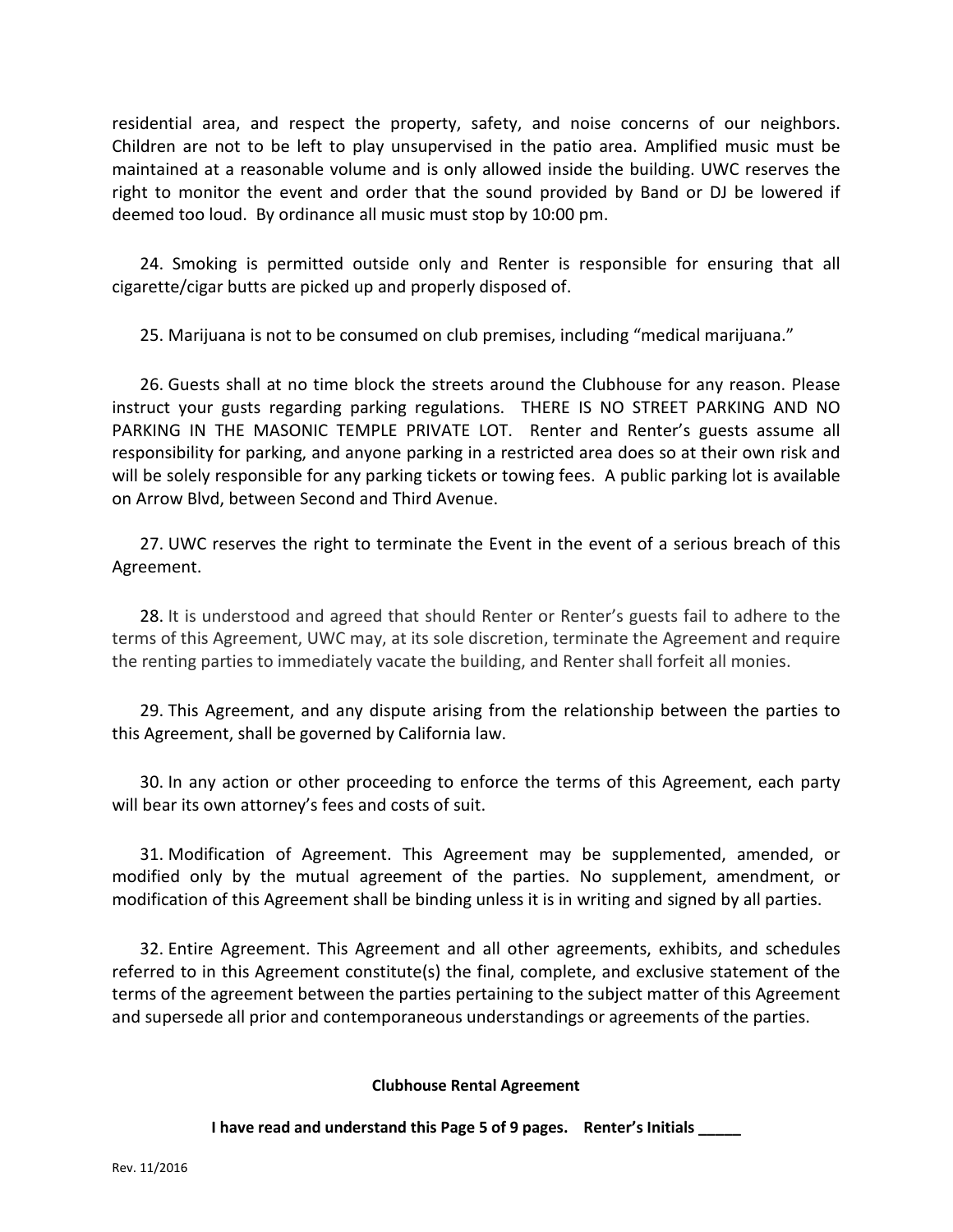33. Severability of Agreement. If any term or provision of this Agreement is determined to be illegal, unenforceable, or invalid in whole or in part for any reason, such illegal, unenforceable, or invalid provision shall be stricken from this Agreement, and shall not affect the legality, enforceability, or validity of the remainder of this Agreement.

34. The following exhibits shall constitute a part of this Agreement and are incorporated into this Agreement by this reference: Exhibit A. Should any inconsistency exist or arise between a provision of this Agreement and a provision of any exhibit, schedule, or other incorporated writing, the provision of this Agreement shall prevail.

35. Time of the Essence. Time is of the essence in respect to all provisions of this Agreement that specify a time for performance.

36. Waiver. No waiver of a breach, failure of any condition, or any right or remedy contained in or granted by the provisions of this Agreement shall be effective unless it is in writing and signed by the party waiving the breach, failure, right, or remedy.

37. This Agreement may be executed in counterparts and transmitted via fax or electronic mail.

38. Consent to Jurisdiction and Forum Selection. The parties hereto agree that all actions or proceedings arising in connection with this Agreement shall be tried and litigated exclusively in the Superior Court of the County of San Bernardino. Each party hereby authorizes and accepts service of process sufficient for personal jurisdiction in any action against it as contemplated by this paragraph by registered or certified mail, return receipt requested, postage prepaid, to its address for the giving of notices as set forth in this Agreement. Any final judgement rendered against a party in any action or proceeding shall be conclusive as to the subject of such final judgement and may be enforced in other jurisdictions in any manner provided by law.

39. To the fullest extent permitted by law, and as separately bargained-for-consideration, each party hereby waives any right to trial by jury in any action, suit, proceeding, or counterclaim of any kind arising out of or relating to this Agreement.

40. Each person signing this Agreement represents and warrants that he or she is duly authorized and has legal capacity to execute and deliver this Agreement. Each party represents and warrants to the other that the execution and delivery of the Agreement and the performance of such party's obligations hereunder have been duly authorized and that the Agreement is a valid and legal agreement binding on such party and enforceable in accordance with its terms.

#### **Clubhouse Rental Agreement**

**I have read and understand this Page 6 of 9 pages. Renter's Initials \_\_\_\_\_**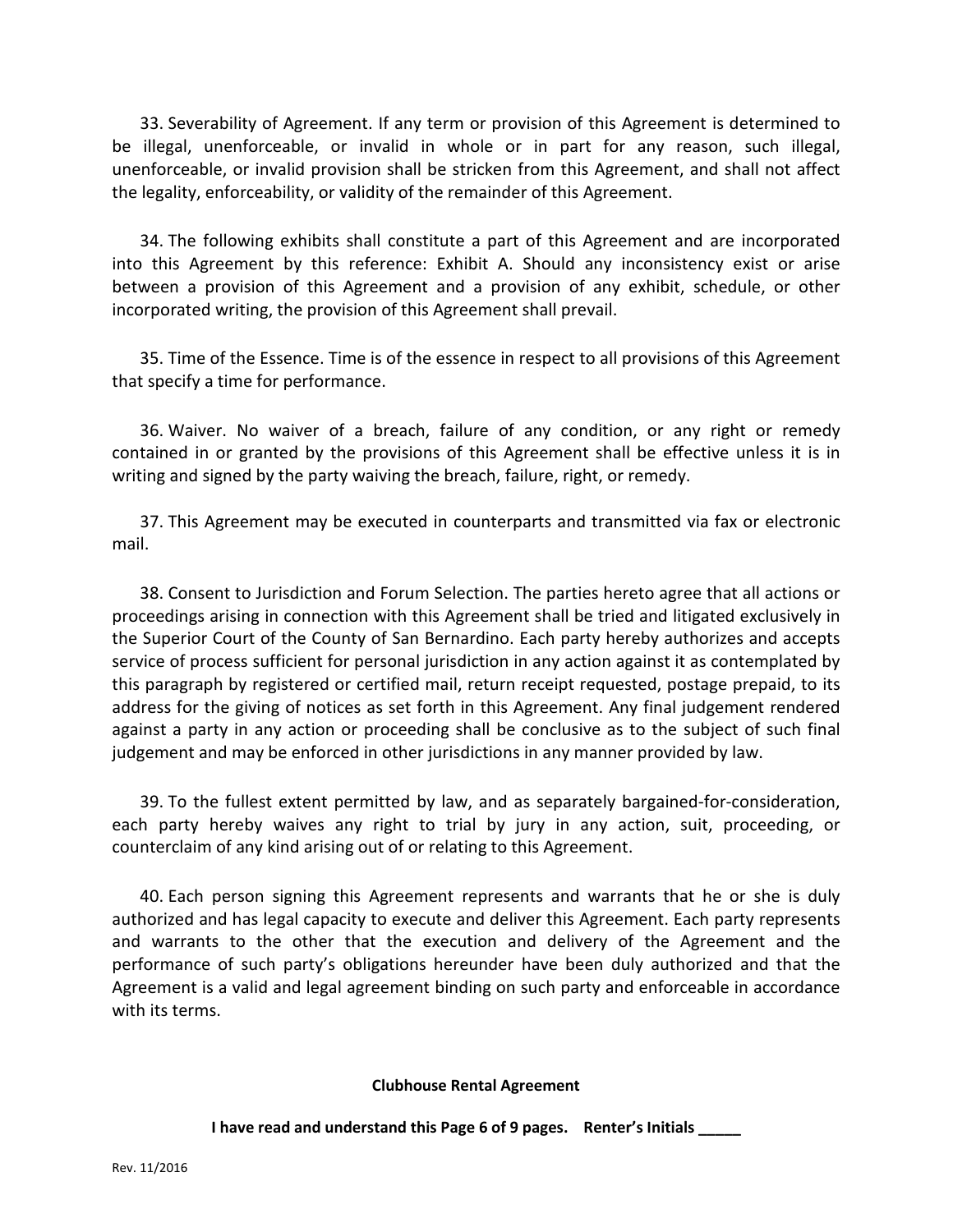41. No party shall be liable for any failure to perform its obligations in connection with any action described in this Agreement, if such failure results From any act of God, riot, war, civil unrest, flood, earthquake, or other cause beyond such party's reasonable control (including any mechanical, electronic, or communications failure, but excluding failure caused by a party's financial condition or negligence).

42. Assignment. Neither party shall voluntarily or by operation of law assign, hypothecate, give, transfer, mortgage, sublet, license, or otherwise transfer or encumber all or part of its rights, duties, or other interests in this Agreement or the proceeds thereof (collectively, "Assignment'), without the other party's prior written consent. Any attempt to make an Assignment in violation of this provision shall trigger an express condition subsequent immediately discharging all duties of performance owed by UWC under the terms of this agreement.

 I/We have read and understand and accept all of the terms of this agreement and the policies it contains, including those reflected in Exhibit A. I/we understand that if Renter, any guest, or any vendor at the event violate the terms of this Agreement, the Event may be immediately terminated by UWC, in its sole discretion, and all deposits made retained by UWC. I/we understand and agree that, in addition, I/we will be responsible and liable to UWC for any cost exceeding the amount of the retained deposit.

| Renter                                   | Date |
|------------------------------------------|------|
| Deposit Payor (If different from Renter) | Date |
| Upland Woman's Club Representative       | Date |

**Clubhouse Rental Agreement**

**I have read and understand this Page 7 of 9 pages. Renter's Initials \_\_\_\_\_**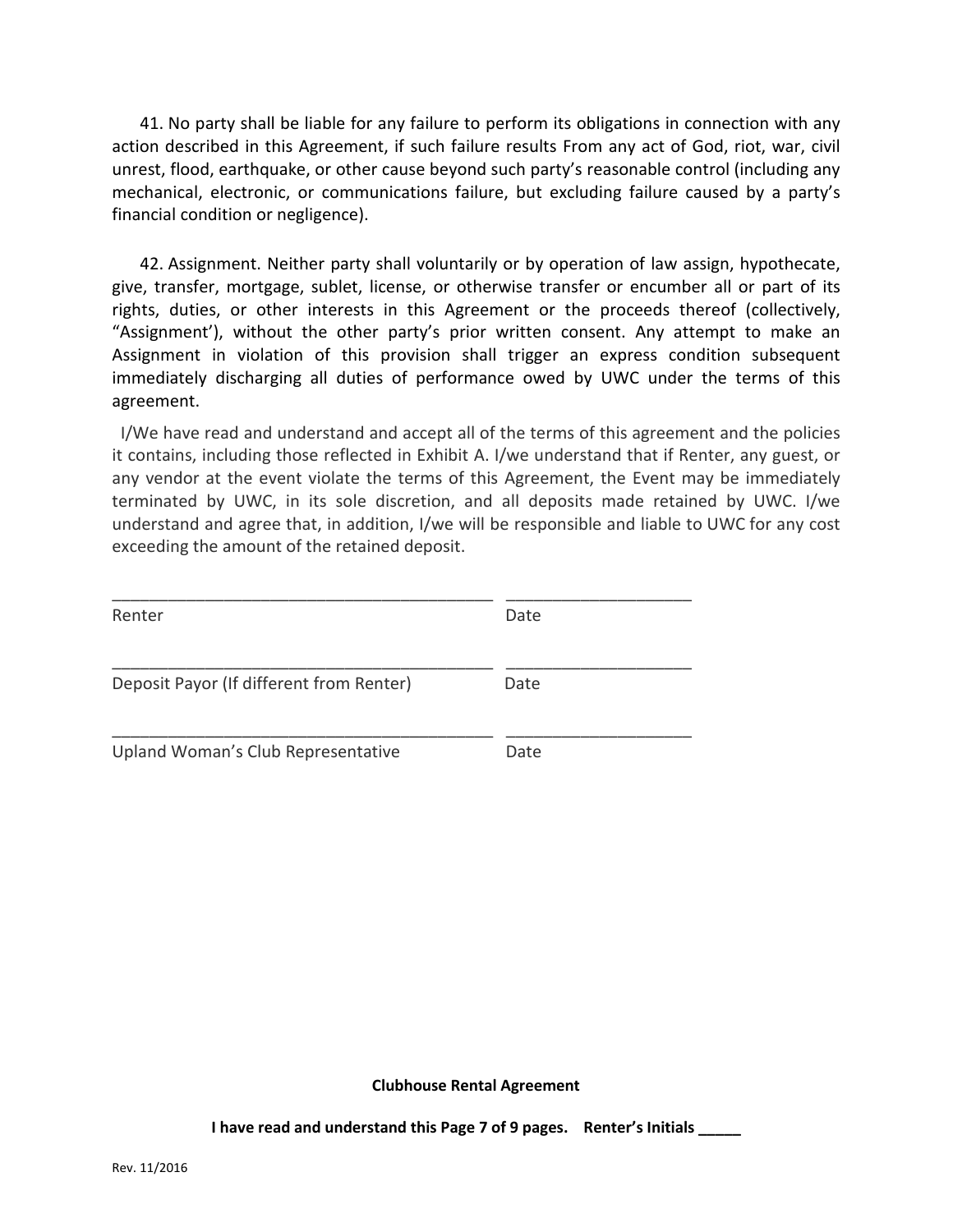

# **EXHIBIT A**

## **UPLAND WOMAN'S CLUB CLEAN-UP REQUIREMENTS FOR RETURN OF YOUR CLEANING/DAMAGE DEPOSIT**

**YOU MUST PROVIDE YOUR OWN:** Trash Bags (33 galloon size), paper towels, dish soap, dish towels, and serving utensils. (We provide toilet paper, soap, and hand towels for the restrooms only.)

**KITCHEN** must be left clean. Wipe all counter tops. **Do not** use commercial cleaners or anything abrasive or caustic on the granite. Use mild soap and water only. Remove all items from the refrigerator. **Note: Refrigerator in the kitchen is not a freezer and is not to be used to store ice or frozen items.** There is a Freezer in the pantry area for this purpose. Damp mop the the kitchen and pantry floors with only water. Mops are provided for this purpose. Wipe clean all serving carts.

**TRASH BAGS** are to be used for all refuse. Remove all trash, including the waste baskets in the restrooms and place in trash containers on side of building.

**COFFEE URNS** are to be washed well with soap and water, rinsed, and left unplugged. The urn in the pantry area is for hot water and tea only.

**MAIN HALL AND BUFFET AREA**: Sweep the entire building. Brooms and dust pans are provided. **Buffet and drink areas may have extra dirt and should be damp-mopped if necessary.**

**DO NOT FOLD CHAIRS OR TABLES. DO NOT STACK ANY ITEMS AGAINST THE WALLS**. Leave chairs in place at tables.

**AIR CONDITIONERS/HEATERS** are to be left on and returned to the same temperature as upon arrival.

**LIGHTS ON STAGE** are to be turned off. Instructions are clearly written on control box on stage. Note that the switches on the left side of the control panel are **NOT TO BE TURNED OFF -- ONLY THE SWITCHES ON THE RIGHT SIDE.** All other lights are to be turned off at appropriate wall switches.

**LOCK DOORS** securely before leaving premises. If a club representative is present, he or she may assist you with this. Be sure the chain has been released from the front door and check door from outside to be sure it is closed securely.

**OUTSIDE AREAS OF BUILDING AND CURBS** should be checked and any debris left by guests should be removed and placed in trash containers.

Clean-up must be completed 30 minutes after the Contract Time. (Example: 5-10PM-finish cleaning by 10:30 PM.) To accomplish this, you must begin clean-up during the party. It is recommended you have 4 to 6 people to help complete the clean-up on time. Be sure these helpers know what is expected in order to properly complete the cleaning. **BE SURE ALL ITEMS ARE REMOVED FROM THE BUILDING. A** 

#### **Clubhouse Rental Agreement**

**I have read and understand this Page 8 of 9 pages. Renter's Initials \_\_\_\_\_**